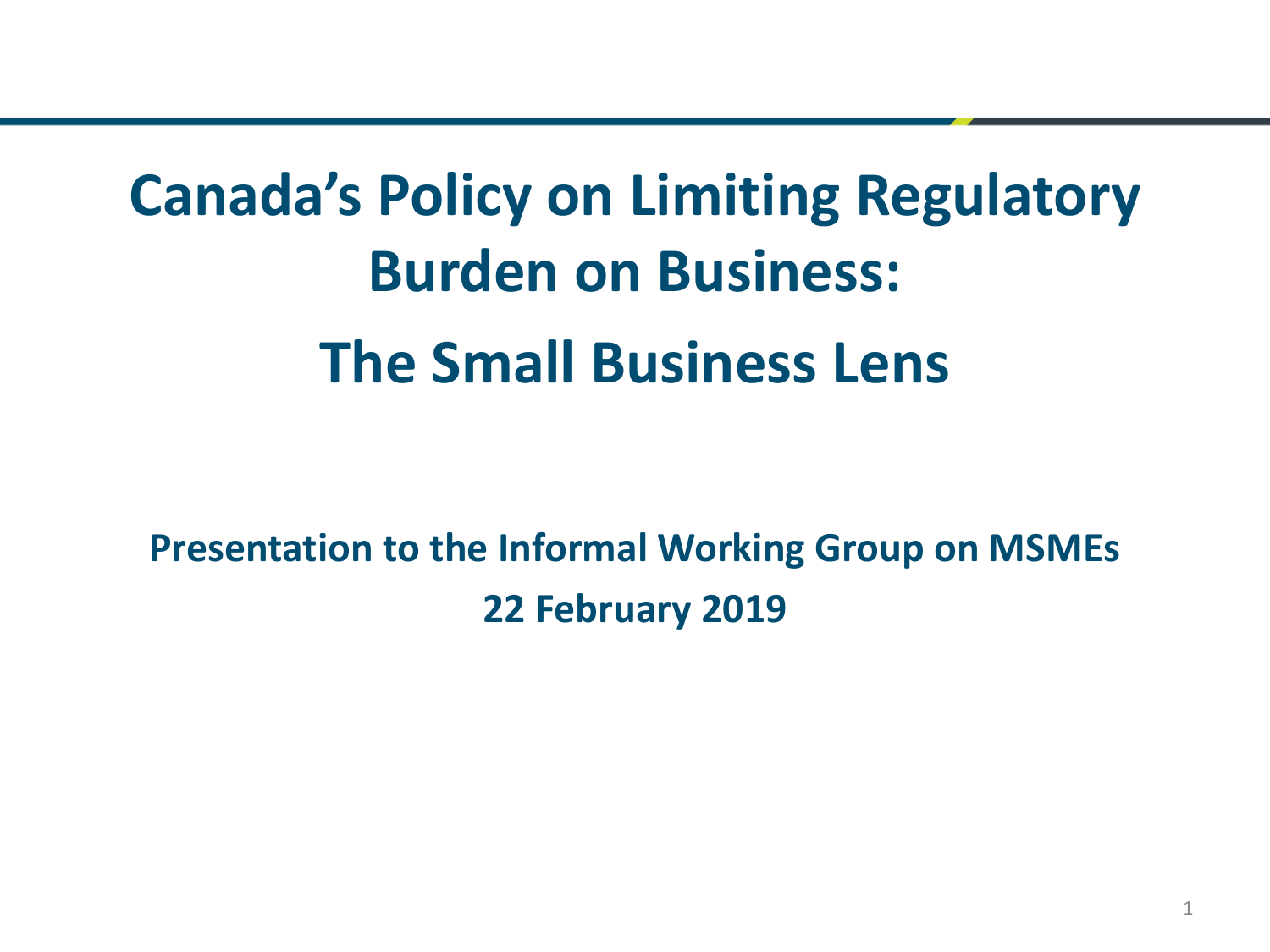

Legal Framework: **Statutory** Instruments Act

- **Examination** (legal review) by the Department of Justice
- **Registration** upon approval
- Publication in the *Canada Gazette,* Part II



#### Policy Framework: Cabinet Directive on Regulation (CDR)

- **Requirements** for regulatory proposals
- Lifecycle: development, implementation and review
- Embed Good Regulatory Practices, e.g., cost-benefit analysis, regulatory cooperation
- Reduce burden on business
- Improve service, predictability and transparency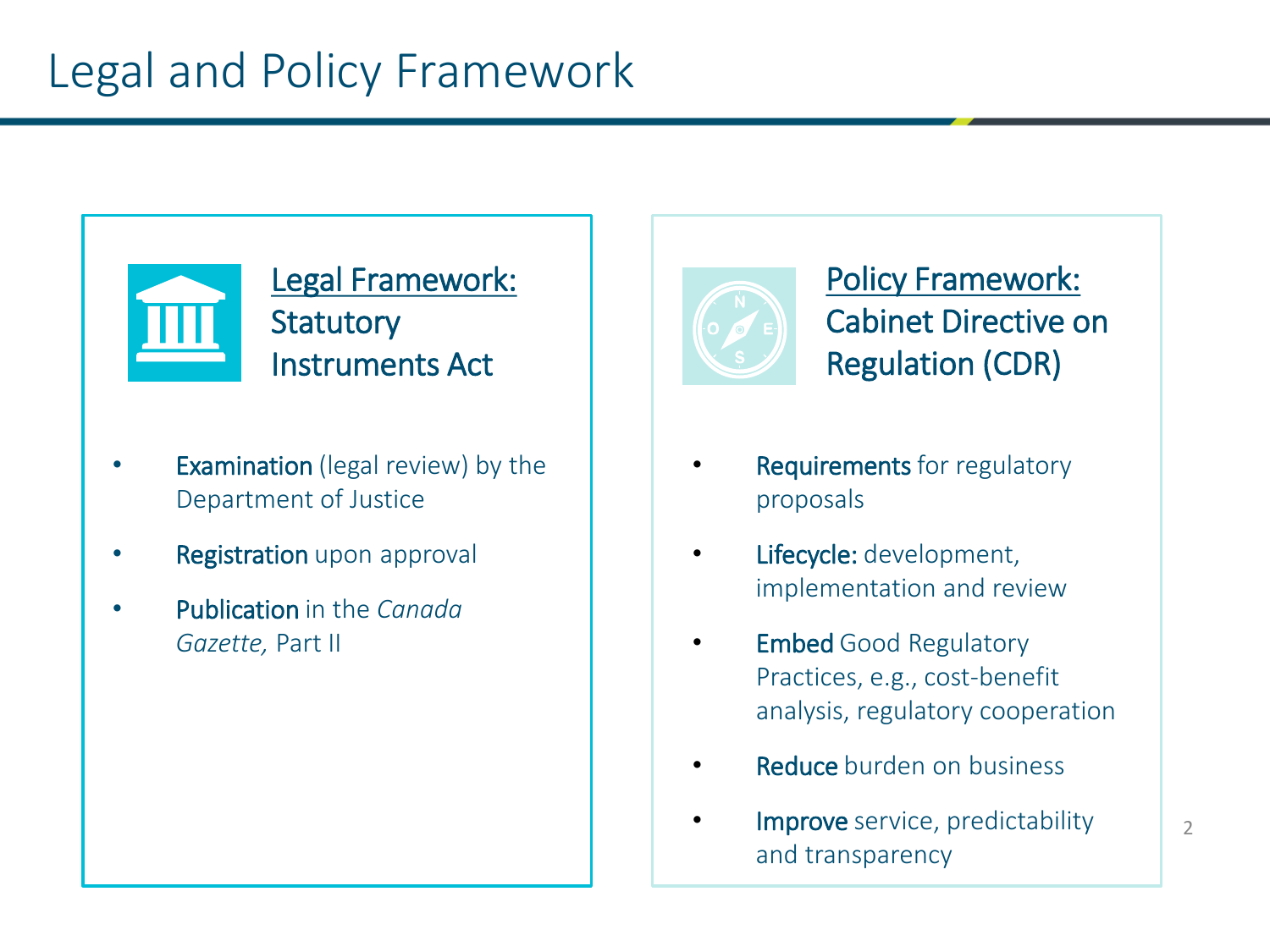# Regulatory Process

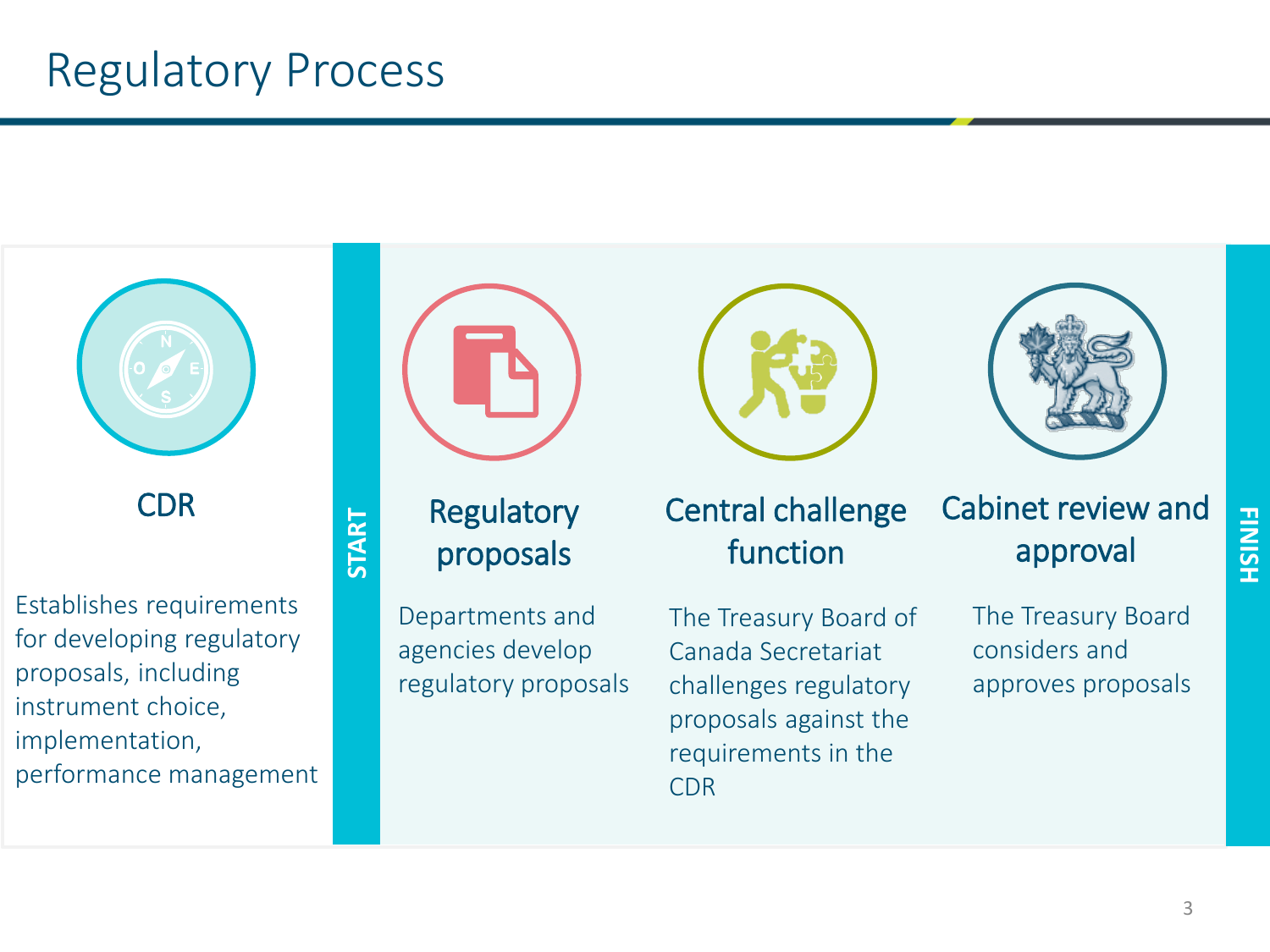### Regulation Approval Process

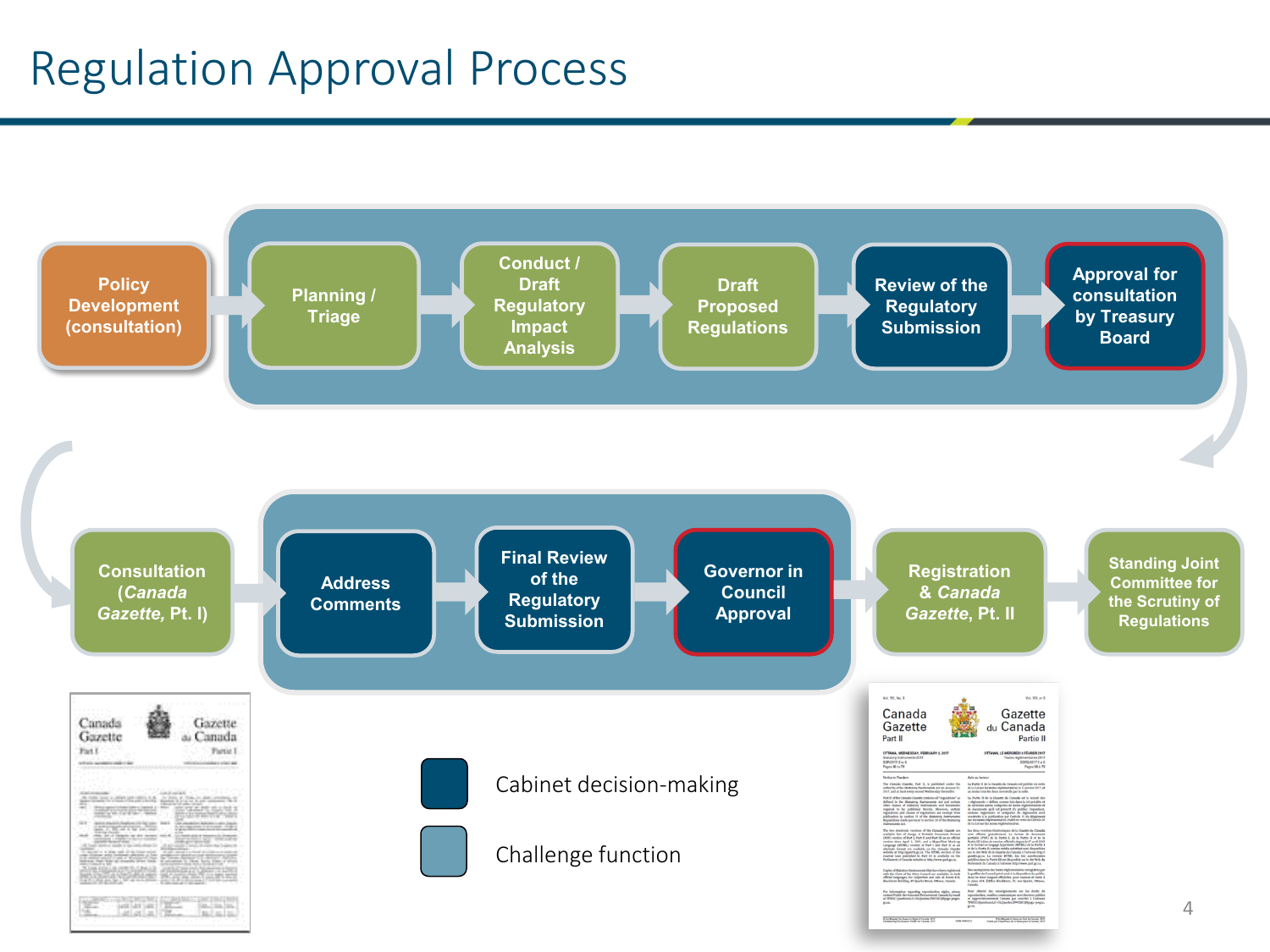## Regulatory Impact Analysis

- Departments and agencies are required to develop a Regulatory Impact Analysis Statement (RIAS)
- The RIAS is an essential analytical tool that contributes to transparency within the regulatory system
- The RIAS describes the regulations and its impacts: